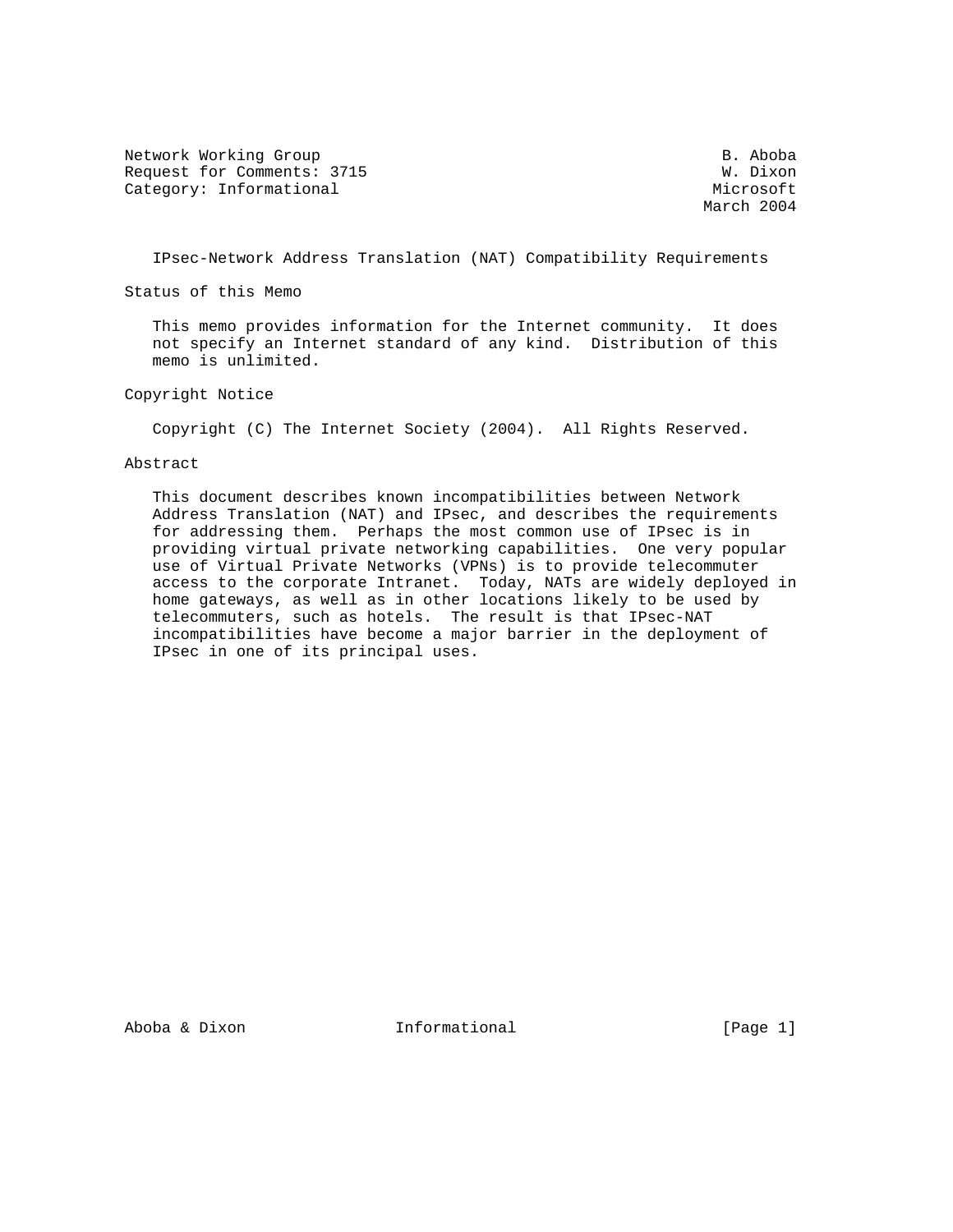Table of Contents

|                | Requirements Language.<br>$\overline{\phantom{a}}$<br>1.1.    |
|----------------|---------------------------------------------------------------|
| 2.1            | Known Incompatibilities between $NA(P)T$ and IPsec<br>3       |
|                | Intrinsic NA(P)T Issues.<br>2.1.<br>$\overline{\phantom{a}3}$ |
|                | NA(P)T Implementation Weaknesses<br>2.2.<br>7                 |
|                | 2.3. Helper Incompatibilities 8                               |
| 3.             | Requirements for IPsec-NAT Compatibility 8                    |
| $4$ .          |                                                               |
|                | 4 1                                                           |
|                | 4.2.                                                          |
|                |                                                               |
| 5 <sub>1</sub> |                                                               |
| ნ.             |                                                               |
|                | Normative References 15<br>61                                 |
|                | Informative References 16<br>6.2.                             |
| $7$ .          |                                                               |
| 8              |                                                               |
| 9              | Full Copyright Statement 18                                   |

#### 1. Introduction

 Perhaps the most common use of IPsec [RFC2401] is in providing virtual private networking (VPN) capabilities. One very popular use of VPNs is to provide telecommuter access to the corporate Intranet. Today, Network Address Translations (NATs) as described in [RFC3022] and [RFC2663], are widely deployed in home gateways, as well as in other locations likely to be used by telecommuters, such as hotels. The result is that IPsec-NAT incompatibilities have become a major barrier in the deployment of IPsec in one of its principal uses. This document describes known incompatibilities between NAT and IPsec, and describes the requirements for addressing them.

## 1.1. Requirements Language

 In this document, the key words "MAY", "MUST, "MUST NOT", "optional", "recommended", "SHOULD", and "SHOULD NOT", are to be interpreted as described in [RFC2119].

 Please note that the requirements specified in this document are to be used in evaluating protocol submissions. As such, the requirements language refers to capabilities of these protocols; the protocol documents will specify whether these features are required, recommended, or optional. For example, requiring that a protocol support confidentiality is not the same thing as requiring that all protocol traffic be encrypted.

Aboba & Dixon **Informational Informational** [Page 2]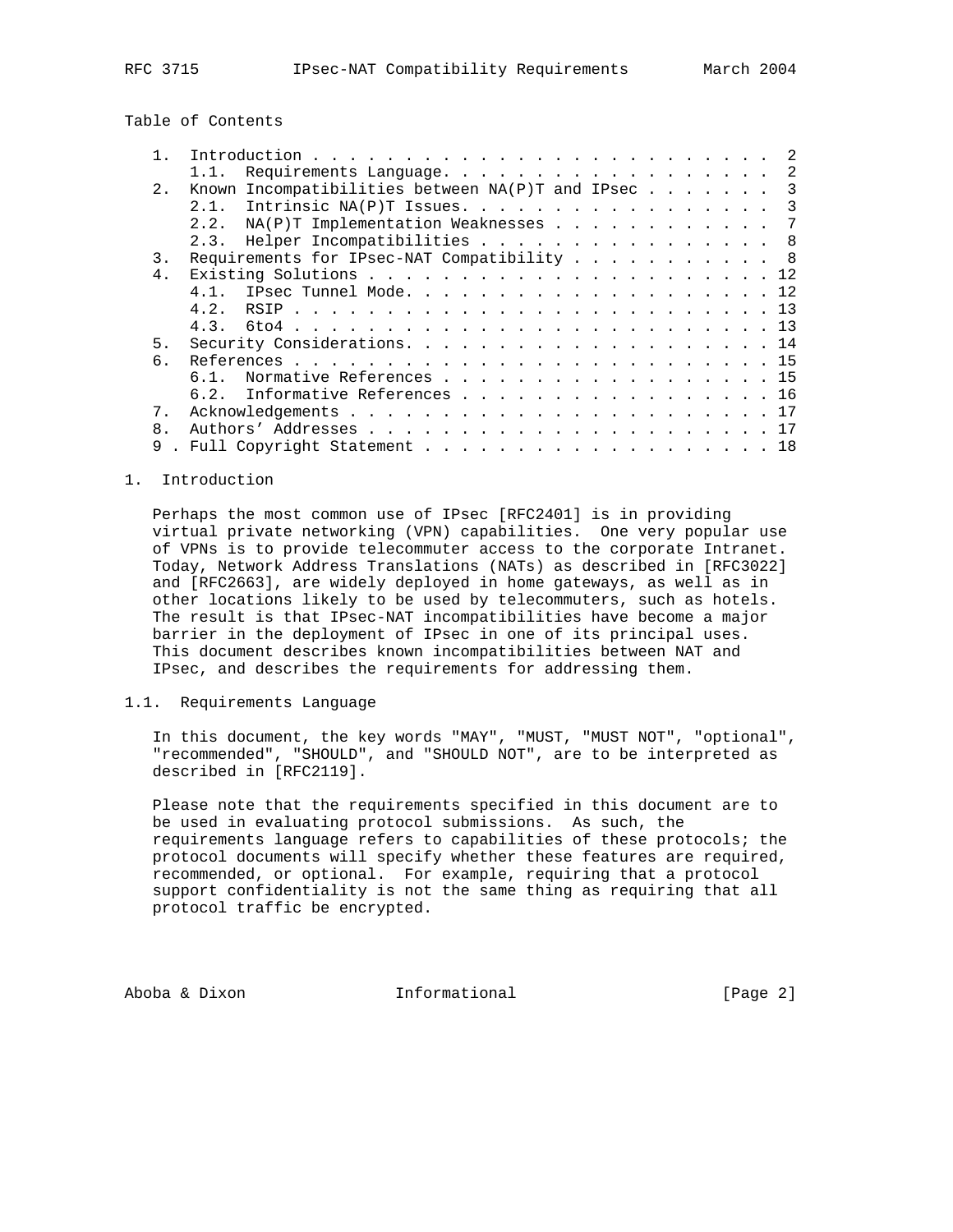A protocol submission is not compliant if it fails to satisfy one or more of the MUST or MUST NOT requirements for the capabilities that it implements. A protocol submission that satisfies all the MUST, MUST NOT, SHOULD, and SHOULD NOT requirements for its capabilities is said to be "unconditionally compliant"; one that satisfies all the MUST and MUST NOT requirements, but not all the SHOULD or SHOULD NOT requirements for its protocols is said to be "conditionally compliant."

2. Known Incompatibilities between NA(P)T and IPsec

 The incompatibilities between NA(P)T and IPsec can be divided into three categories:

- 1) Intrinsic NA(P)T issues. These incompatibilities derive directly from the NA(P)T functionality described in [RFC3022]. These incompatibilities will therefore be present in any NA(P)T device.
- 2) NA(P)T implementation weaknesses. These incompatibilities are not intrinsic to NA(P)T, but are present in many NA(P)T implementations. Included in this category are problems in handling inbound or outbound fragments. Since these issues are not intrinsic to NA(P)T, they can, in principle, be addressed in future NA(P)T implementations. However, since the implementation problems appear to be wide spread, they need to be taken into account in a NA(P)T traversal solution.
- 3) Helper issues. These incompatibilities are present in NA(P)T devices which attempt to provide for IPsec NA(P)T traversal. Ironically, this "helper" functionality creates further incompatibilities, making an already difficult problem harder to solve. While IPsec traversal "helper" functionality is not present in all NA(P)Ts, these features are becoming sufficiently popular that they also need to be taken into account in a NA(P)T traversal solution.
- 2.1. Intrinsic NA(P)T Issues

Incompatibilities that are intrinsic to NA(P)T include:

 a) Incompatibility between IPsec AH [RFC2402] and NAT. Since the AH header incorporates the IP source and destination addresses in the keyed message integrity check, NAT or reverse NAT devices making changes to address fields will invalidate the message integrity check. Since IPsec ESP [RFC2406] does not incorporate the IP source and destination addresses in its keyed message integrity check, this issue does not arise for ESP.

Aboba & Dixon Informational [Page 3]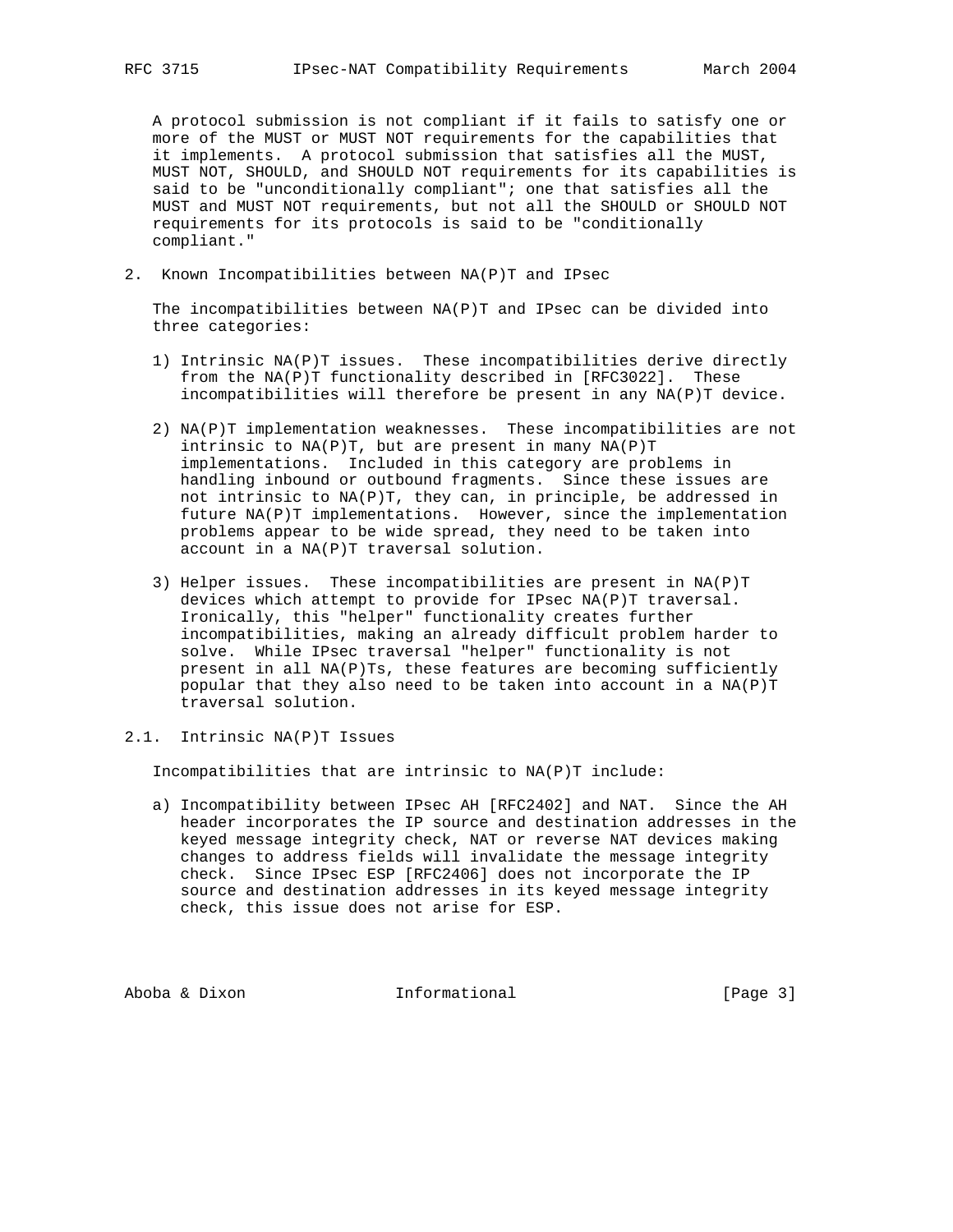b) Incompatibility between checksums and NAT. TCP and UDP checksums have a dependency on the IP source and destination addresses through inclusion of the "pseudo-header" in the calculation. As a result, where checksums are calculated and checked upon receipt, they will be invalidated by passage through a NAT or reverse NAT device.

 As a result, IPsec Encapsulating Security Payload (ESP) will only pass through a NAT unimpeded if TCP/UDP protocols are not involved (as in IPsec tunnel mode or IPsec protected GRE), or checksums are not calculated (as is possible with IPv4 UDP). As described in [RFC793], TCP checksum calculation and verification is required in IPv4. UDP/TCP checksum calculation and verification is required in IPv6.

 Stream Control Transmission Protocol (SCTP), as defined in [RFC2960] and [RFC3309], uses a CRC32C algorithm calculated only on the SCTP packet (common header + chunks), so that the IP header is not covered. As a result, NATs do not invalidate the SCTP CRC, and the problem does not arise.

 Note that since transport mode IPsec traffic is integrity protected and authenticated using strong cryptography, modifications to the packet can be detected prior to checking UDP/TCP checksums. Thus, checksum verification only provides assurance against errors made in internal processing.

 c) Incompatibility between IKE address identifiers and NAT. Where IP addresses are used as identifiers in Internet Key Exchange Protocol (IKE) Phase 1 [RFC2409] or Phase 2, modification of the IP source or destination addresses by NATs or reverse NATs will result in a mismatch between the identifiers and the addresses in the IP header. As described in [RFC2409], IKE implementations are required to discard such packets.

 In order to avoid use of IP addresses as IKE Phase 1 and Phase 2 identifiers, userIDs and FQDNs can be used instead. Where user authentication is desired, an ID type of ID\_USER\_FQDN can be used, as described in [RFC2407]. Where machine authentication is desired, an ID type of ID\_FQDN can be used. In either case, it is necessary to verify that the proposed identifier is authenticated as a result of processing an end-entity certificate, if certificates are exchanged in Phase 1. While use of USER\_FQDN or FQDN identity types is possible within IKE, there are usage scenarios (e.g. Security Policy Database (SPD) entries describing subnets) that cannot be accommodated this way.

Aboba & Dixon Informational [Page 4]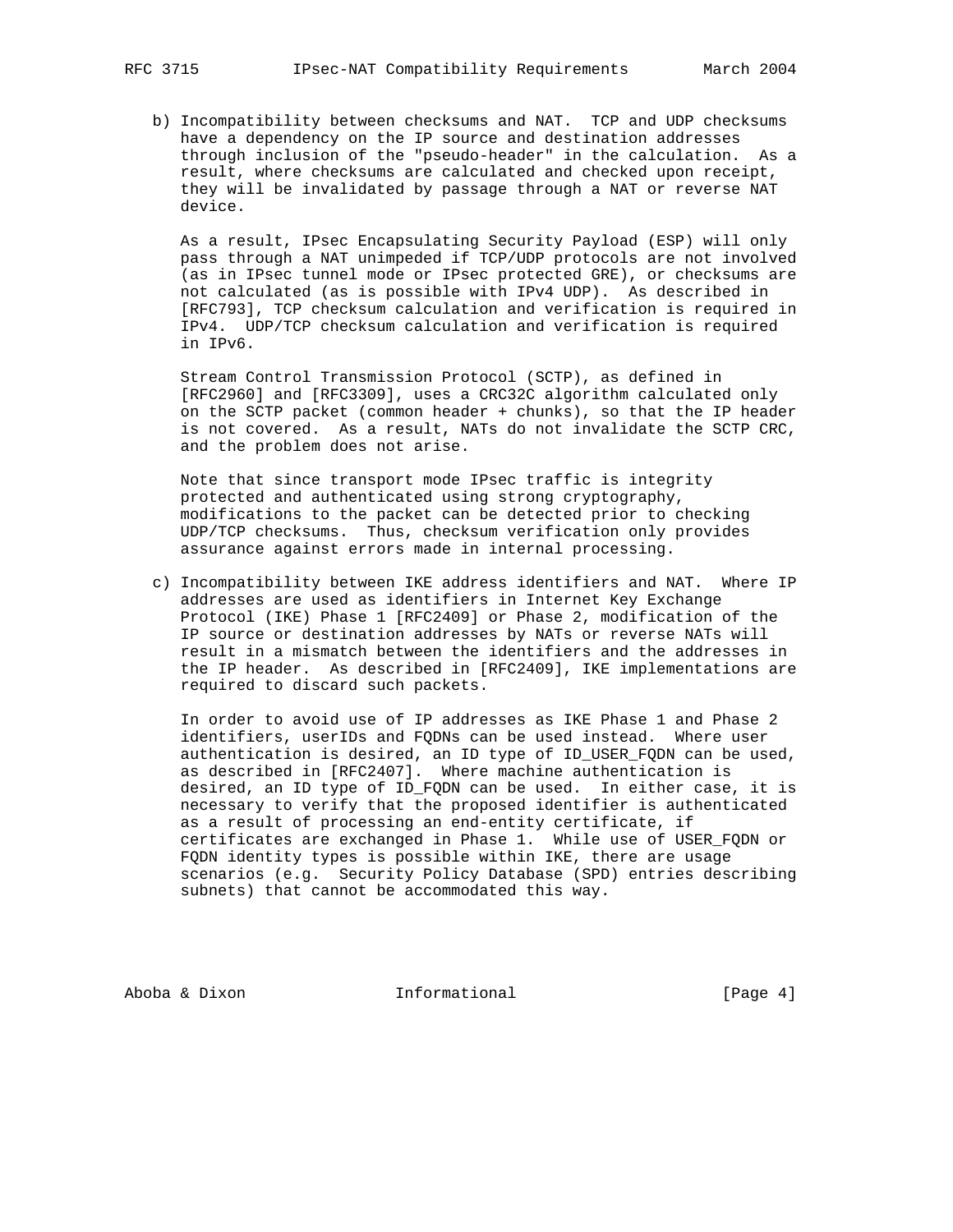Since the source address in the Phase 2 identifier is often used to form a full 5-tuple inbound SA selector, the destination address, protocol, source port and destination port can be used in the selector so as not to weaken inbound SA processing.

- d) Incompatibility between fixed IKE source ports and NAPT. Where multiple hosts behind the NAPT initiate IKE SAs to the same responder, a mechanism is needed to allow the NAPT to demultiplex the incoming IKE packets from the responder. This is typically accomplished by translating the IKE UDP source port on outbound packets from the initiator. Thus responders must be able to accept IKE traffic from a UDP source port other than 500, and must reply to that port. Care must be taken to avoid unpredictable behavior during re-keys. If the floated source port is not used as the destination port for the re-key, the NAT may not be able to send the re-key packets to the correct destination.
- e) Incompatibilities between overlapping SPD entries and NAT. Where initiating hosts behind a NAT use their source IP addresses in Phase 2 identifiers, they can negotiate overlapping SPD entries with the same responder IP address. The responder could then send packets down the wrong IPsec SA. This occurs because to the responder, the IPsec SAs appear to be equivalent, since they exist between the same endpoints and can be used to pass the same traffic.
- f) Incompatibilities between IPsec SPI selection and NAT. Since IPsec ESP traffic is encrypted and thus opaque to the NAT, the NAT must use elements of the IP and IPsec header to demultiplex incoming IPsec traffic. The combination of the destination IP address, security protocol (AH/ESP), and IPsec SPI is typically used for this purpose.

 However, since the outgoing and incoming SPIs are chosen independently, there is no way for the NAT to determine what incoming SPI corresponds to what destination host merely by inspecting outgoing traffic. Thus, were two hosts behind the NAT to attempt to create IPsec SAs at the same destination simultaneously, it is possible that the NAT will deliver the incoming IPsec packets to the wrong destination.

 Note that this is not an incompatibility with IPsec per se, but rather with the way it is typically implemented. With both AH and ESP, the receiving host specifies the SPI to use for a given SA, a choice which is significant only to the receiver. At present, the combination of Destination IP, SPI, and Security Protocol (AH, ESP) uniquely identifies a Security Association. Also, SPI values in the range 1-255 are reserved to IANA and may be used in the

Aboba & Dixon Informational [Page 5]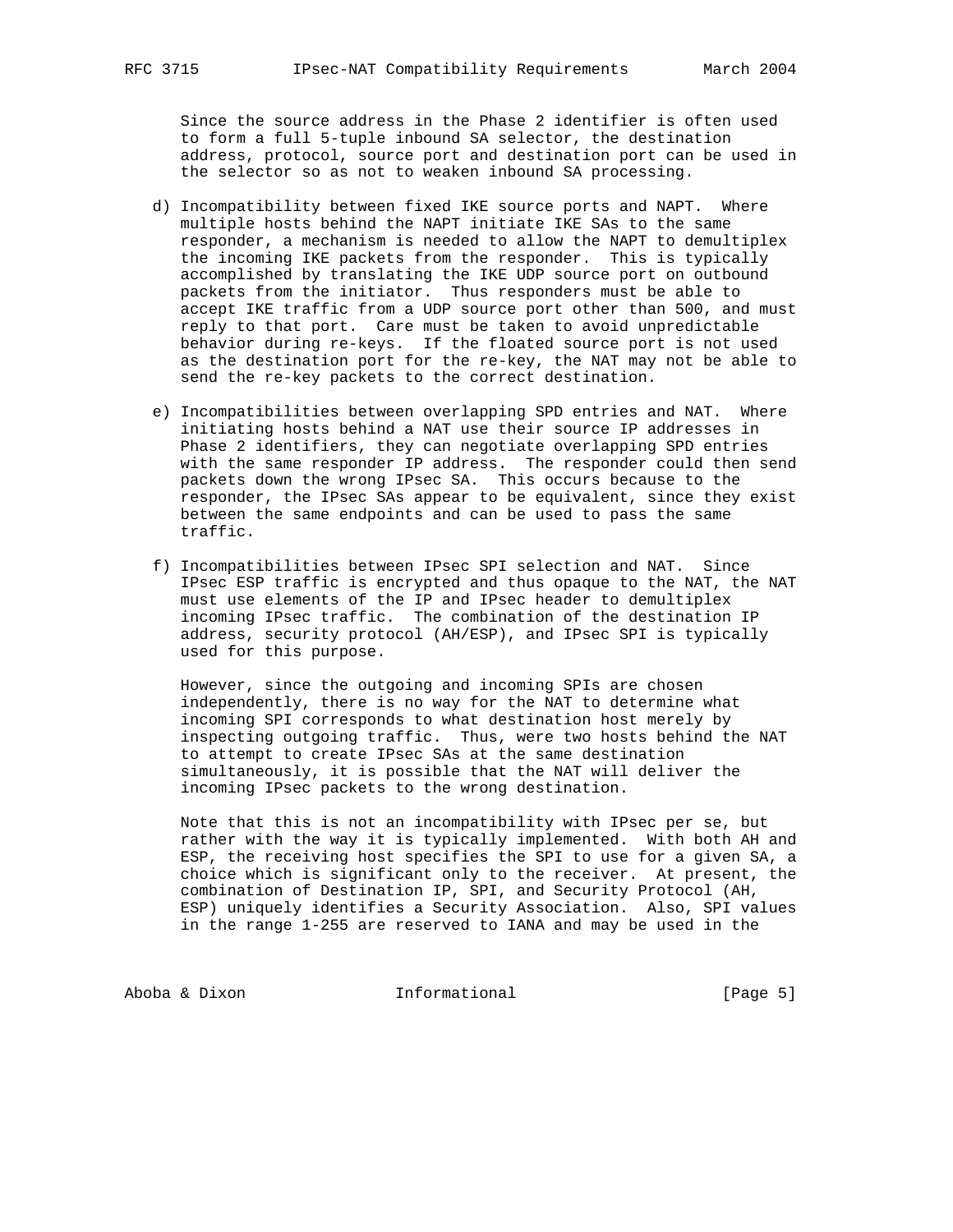future. This means that, when negotiating with the same external host or gateway, the internal hosts behind the same NAPT can select the same SPI value, such that one host inbound SA is

(SPI=470, Internal Dest IP=192.168.0.4)

and a different host inbound SA is

(SPI=470, Internal Dest IP=192.168.0.5).

 The receiving NAPT will not be able to determine which internal host an inbound IPsec packet with SPI=470 should be forwarded to.

 It is also possible for the receiving host to allocate a unique SPI to each unicast Security Association. In this case, the Destination IP Address need only be checked to see if it is "any valid unicast IP for this host", not checked to see if it is the specific Destination IP address used by the sending host. Using this technique, the  $NA(P)T$  can be assured of a low but non-zero chance of forwarding packets to the wrong internal host, even when two or more hosts establish SAs with the same external host.

 This approach is completely backwards compatible, and only requires the particular receiving host to make a change to its SPI allocation and IPsec\_esp\_input() code. However, NA(P)T devices may not be able to detect this behavior without problems associated with parsing IKE payloads. And a host may still be required to use a SPI in the IANA reserved range for the assigned purpose.

- g) Incompatibilities between embedded IP addresses and NAT. Since the payload is integrity protected, any IP addresses enclosed within IPsec packets will not be translatable by a NAT. This renders ineffective Application Layer Gateways (ALGs) implemented within NATs. Protocols that utilize embedded IP addresses include FTP, IRC, SNMP, LDAP, H.323, SIP, SCTP (optionally), and many games. To address this issue, it is necessary to install ALGs on the host or security gateway that can operate on application traffic prior to IPsec encapsulation and after IPsec decapsulation.
- h) Implicit directionality of NA(P)T. NA(P)Ts often require an initial outbound packet to flow through them in order to create an inbound mapping state. Directionality prohibits unsolicited establishment of IPsec SAs to hosts behind the NA(P)T.
- i) Inbound SA selector verification. Assuming IKE negotiates phase 2 selectors, inbound SA processing will drop the decapsulated packet, since [RFC2401] requires a packet's source address match the SA selector value, which NA(P)T processing of an ESP packet would change.

Aboba & Dixon **Informational** [Page 6]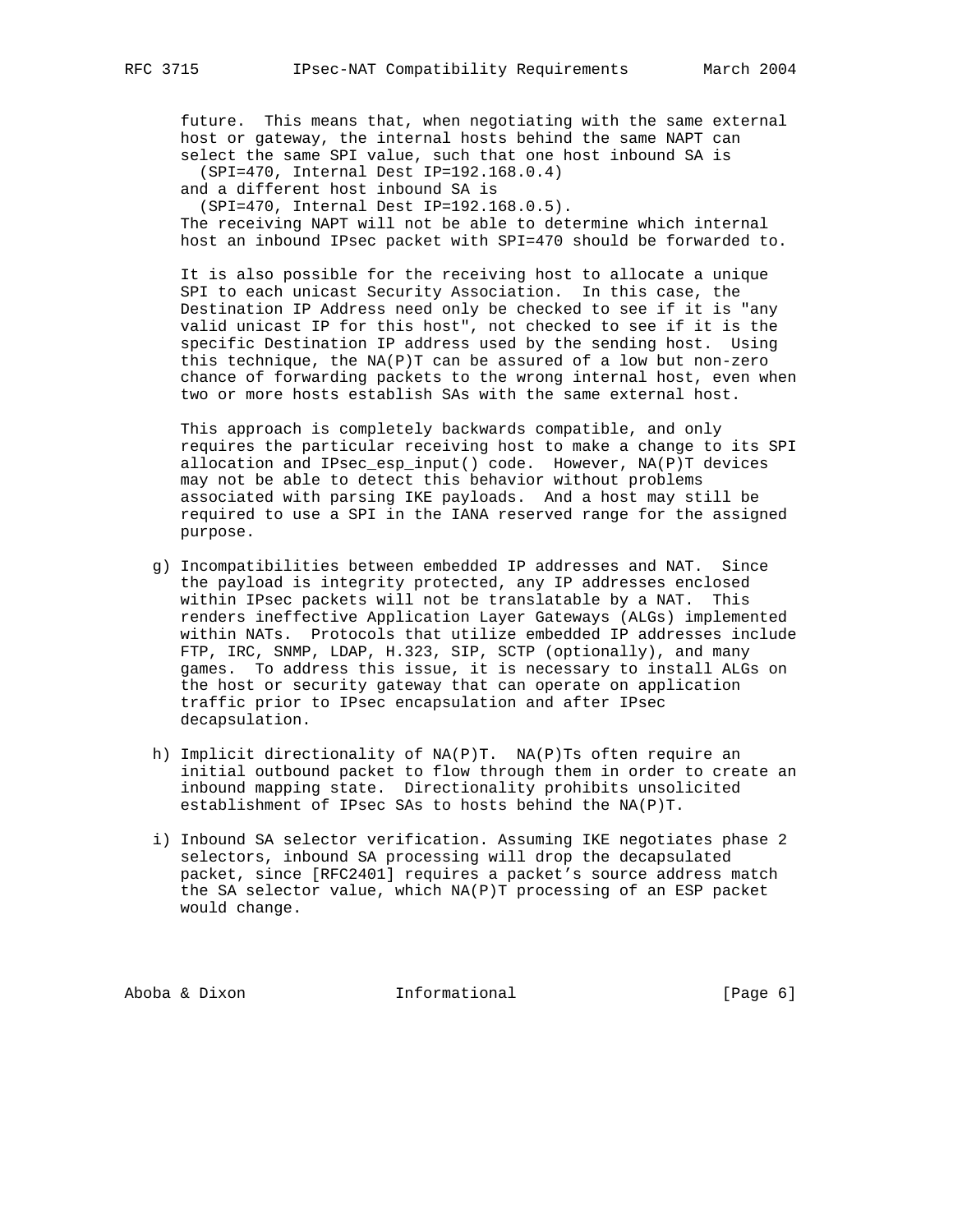# 2.2. NA(P)T Implementation Weaknesses

Implementation problems present in many NA(P)Ts include:

- j) Inability to handle non-UDP/TCP traffic. Some NA(P)Ts discard non-UDP/TCP traffic or perform address-only translation when only one host is behind the NAT. Such NAPTs are unable to enable SCTP, ESP (protocol 50), or AH (protocol 51) traffic.
- k) NAT mapping timeouts. NA(P)Ts vary in the time for which a UDP mapping will be maintained in the absence of traffic. Thus, even where IKE packets can be correctly translated, the translation state may be removed prematurely.
- l) Inability to handle outgoing fragments. Most NA(P)Ts can properly fragment outgoing IP packets in the case where the IP packet size exceeds the MTU on the outgoing interface. However, proper translation of outgoing packets that are already fragmented is difficult and most NAPTs do not handle this correctly. As noted in Section 6.3 of [RFC3022], where two hosts originate fragmented packets to the same destination, the fragment identifiers can overlap. Since the destination host relies on the fragmentation identifier and fragment offset for reassembly, the result will be data corruption. Few NA(P)Ts protect against identifier collisions by supporting identifier translation. Identifier collisions are not an issue when NATs perform the fragmentation, since the fragment identifier need only be unique within a source/destination IP address pair.

 Since a fragment can be as small as 68 octets [RFC791], there is no guarantee that the first fragment will contain a complete TCP header. Thus, a NA(P)T looking to recalculate the TCP checksum may need to modify a subsequent fragment. Since fragments can be reordered, and IP addresses can be embedded and possibly even split between fragments, the NA(P)T will need to perform reassembly prior to completing the translation. Few NA(P)Ts support this.

 m) Inability to handle incoming fragments. Since only the first fragment will typically contain a complete IP/UDP/SCTP/TCP header, NAPTs need to be able to perform the translation based on the source/dest IP address and fragment identifier alone. Since fragments can be reordered, the headers to a given fragment identifier may not be known if a subsequent fragment arrives prior to the initial one, and the headers may be split between fragments. As a result, the NAPT may need to perform reassembly prior to completing the translation. Few NAPTs support this. Note that with NAT, the source/dest IP address is enough to

Aboba & Dixon Informational [Page 7]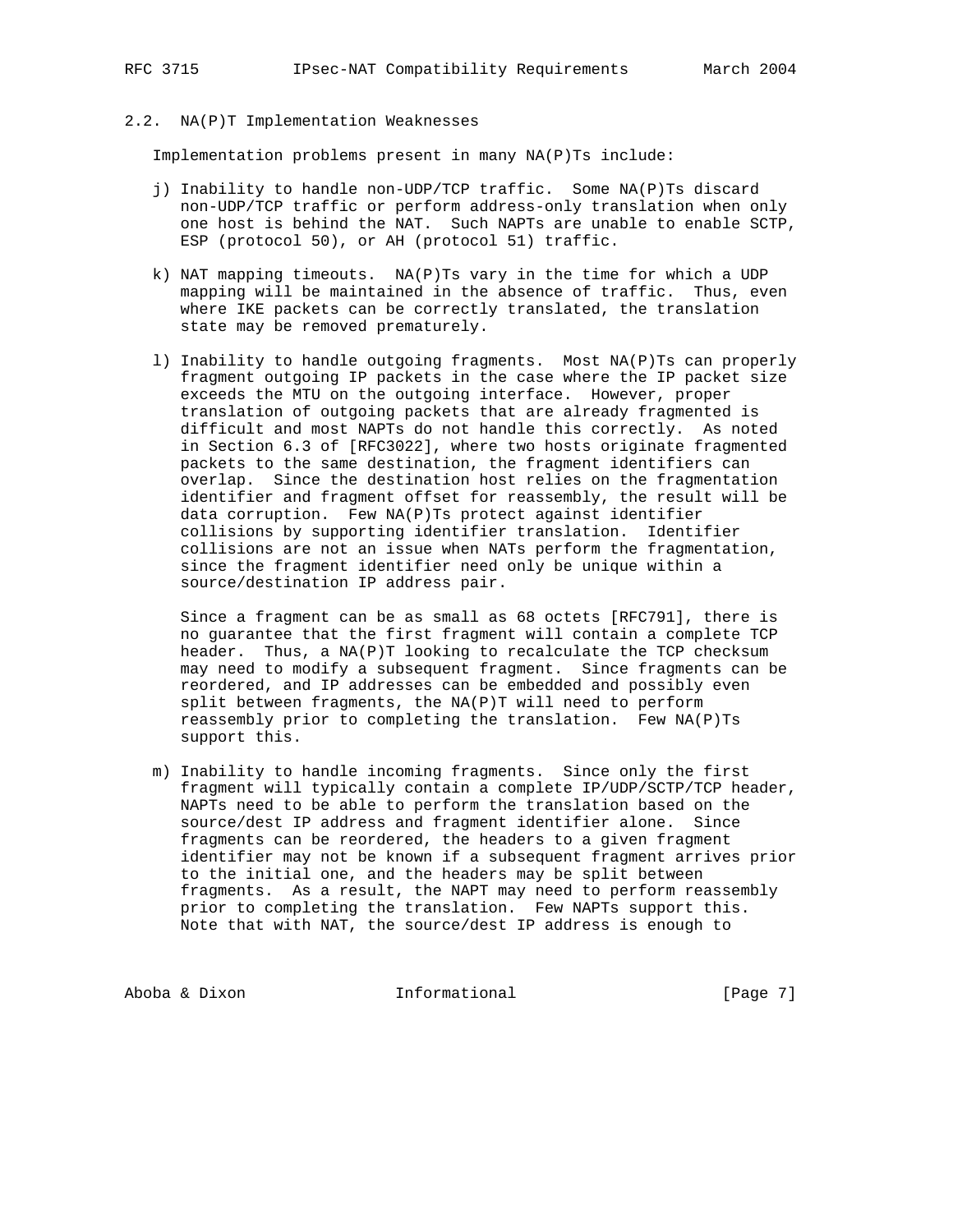determine the translation so that this does not arise. However, it is possible for the IPsec or IKE headers to be split between fragments, so that reassembly may still be required.

2.3. Helper Incompatibilities

 Incompatibilities between IPsec and NAT "helper" functionality include:

- n) Internet Security Association and Key Management Protocol (ISAKMP) header inspection. Today some NAT implementations attempt to use IKE cookies to de-multiplex incoming IKE traffic. As with source-port de-multiplexing, IKE cookie de-multiplexing results in problems with re-keying, since Phase 1 re-keys typically will not use the same cookies as the earlier traffic.
- o) Special treatment of port 500. Since some IKE implementations are unable to handle non-500 UDP source ports, some NATs do not translate packets with a UDP source port of 500. This means that these NATs are limited to one IPsec client per destination gateway, unless they inspect details of the ISAKMP header to examine cookies which creates the problem noted above.
- p) ISAKMP payload inspection. NA(P)T implementations that attempt to parse ISAKMP payloads may not handle all payload ordering combinations, or support vendor\_id payloads for IKE option negotiation.
- 3. Requirements for IPsec-NAT Compatibility

 The goal of an IPsec-NAT compatibility solution is to expand the range of usable IPsec functionality beyond that available in the NAT-compatible IPsec tunnel mode solution described in Section 2.3.

 In evaluating a solution to IPsec-NAT incompatibility, the following criteria should be kept in mind:

Deployment

 Since IPv6 will address the address scarcity issues that frequently lead to use of NA(P)Ts with IPv4, the IPsec-NAT compatibility issue is a transitional problem that needs to be solved in the time frame prior to widespread deployment of IPv6. Therefore, to be useful, an IPsec-NAT compatibility solution MUST be deployable on a shorter time scale than IPv6.

Aboba & Dixon **Informational Informational** [Page 8]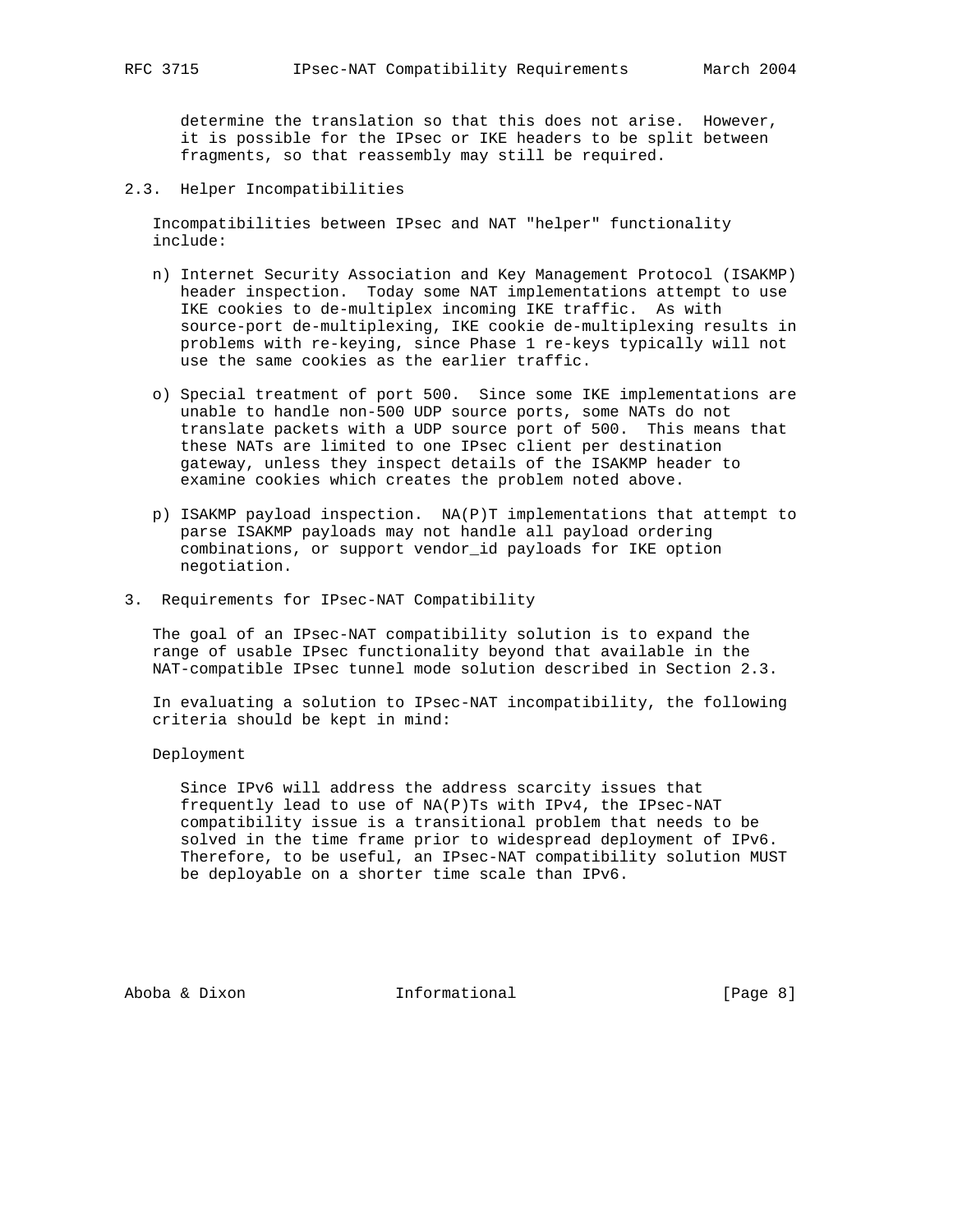Since IPv6 deployment requires changes to routers as well as hosts, a potential IPsec-NAT compatibility solution, which requires changes to both routers and hosts, will be deployable on approximately the same time scale as IPv6. Thus, an IPsec-NAT compatibility solution SHOULD require changes only to hosts, and not to routers.

 Among other things, this implies that communication between the host and the NA(P)T SHOULD NOT be required by an IPsec-NAT compatibility solution, since that would require changes to the  $NA(P)$ Ts, and interoperability testing between the host and  $NA(P)$ T implementations. In order to enable deployment in the short term, it is necessary for the solution to work with existing router and NA(P)T products within the deployed infrastructure.

#### Protocol Compatibility

 An IPsec NAT traversal solution is not expected to resolve issues with protocols that cannot traverse NA(P)T when unsecured with IPsec. Therefore, ALGs may still be needed for some protocols, even when an IPsec NAT traversal solution is available.

#### Security

 Since NA(P)T directionality serves a security function, IPsec NA(P)T traversal solutions should not allow arbitrary incoming IPsec or IKE traffic from any IP address to be received by a host behind the NA(P)T, although mapping state should be maintained once bidirectional IKE and IPsec communication is established.

#### Telecommuter Scenario

 Since one of the primary uses of IPsec is remote access to corporate Intranets, a NA(P)T traversal solution MUST support NA(P)T traversal, via either IPsec tunnel mode or L2TP over IPsec transport mode [RFC3193]. This includes support for traversal of more than one NA(P)T between the remote client and the VPN gateway.

 The client may have a routable address and the VPN gateway may be behind at least one NA(P)T, or alternatively, both the client and the VPN gateway may be behind one or more NA(P)Ts. Telecommuters may use the same private IP address, each behind their own NA(P)T, or many telecommuters may reside on a private network behind the same  $NA(P)T$ , each with their own unique private address, connecting to the same VPN gateway. Since IKE uses UDP port 500 as the destination, it is not necessary to enable multiple VPN gateways operating behind the same external IP address.

Aboba & Dixon Informational [Page 9]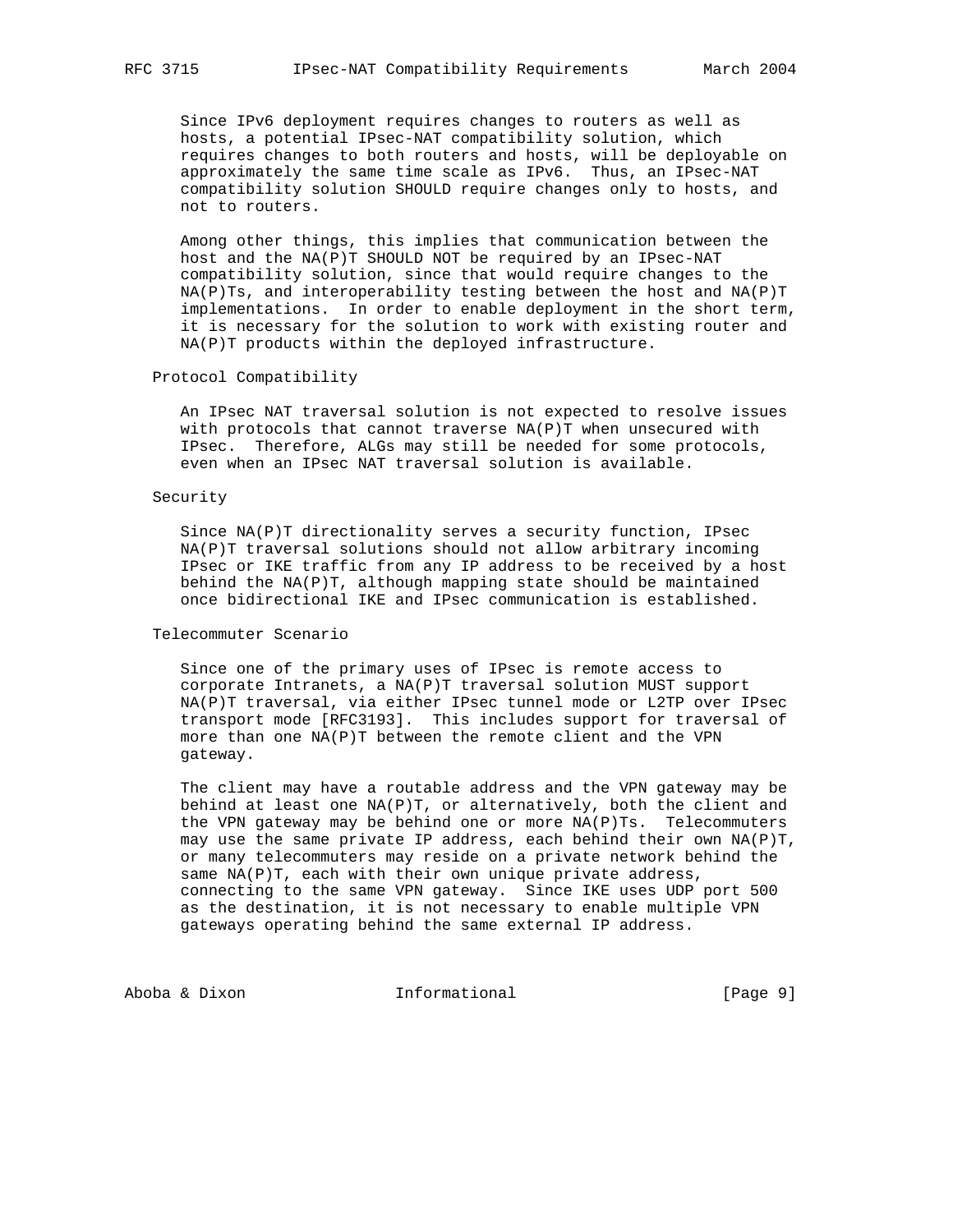#### Gateway-to-Gateway Scenario

 In a gateway-gateway scenario, a privately addressed network (DMZ) may be inserted between the corporate network and the Internet. In this design, IPsec security gateways connecting portions of the corporate network may be resident in the DMZ and have private addresses on their external (DMZ) interfaces. A NA(P)T connects the DMZ network to the Internet.

#### End-to-End Scenario

 A NAT-IPsec solution MUST enable secure host-host TCP/IP communication via IPsec, as well as host-gateway communications. A host on a private network MUST be able to bring up one or multiple IPsec-protected TCP connections or UDP sessions to another host with one or more  $NA(P)$ Ts between them. For example, NA(P)Ts may be deployed within branch offices connecting to the corporate network, with an additional  $NA(P)T$  connecting the corporate network to the Internet. Likewise, NA(P)Ts may be deployed within a corporate network LAN or WAN to connect wireless or remote location clients to the corporate network. This may require special processing of TCP and UDP traffic on the host.

 Bringing up SCTP connections to another host with one or more NA(P)Ts between them may present special challenges. SCTP supports multi homing. If more than one IP address is used, these addresses are transported as part of the SCTP packet during the association setup (in the INIT and INIT-ACK chunks). If only single homed SCTP end points are used, [RFC2960] section 3.3.2.1 states:

> Note that not using any IP address parameters in the INIT and INIT-ACK is an alternative to make an association more likely to work across a NAT box.

 This implies that IP addresses should not be put into the SCTP packet unless necessary. If NATs are present and IP addresses are included, then association setup will fail. Recently [AddIP] has been proposed which allows the modification of the IP address once an association is established. The modification messages have also IP addresses in the SCTP packet, and so will be adversely affected by NATs.

Firewall Compatibility

 Since firewalls are widely deployed, a NAT-IPsec compatibility solution MUST enable a firewall administrator to create simple, static access rule(s) to permit or deny IKE and IPsec NA(P)T traversal traffic. This implies, for example, that dynamic allocation of IKE or IPsec destination ports is to be avoided.

Aboba & Dixon Informational [Page 10]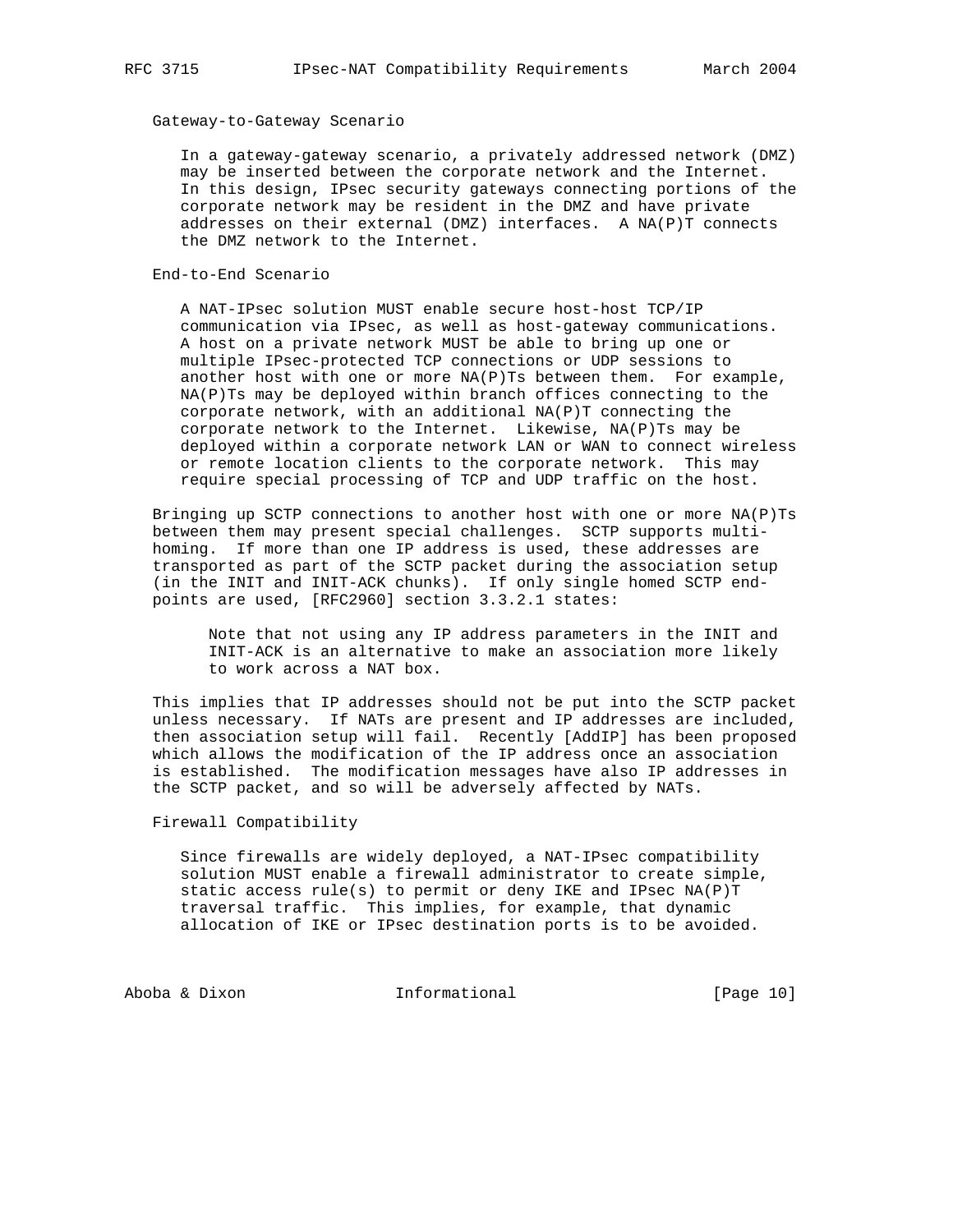## Scaling

 An IPsec-NAT compatibility solution should be capable of being deployed within an installation consisting of thousands of telecommuters. In this situation, it is not possible to assume that only a single host is communicating with a given destination at a time. Thus, an IPsec-NAT compatibility solution MUST address the issue of overlapping SPD entries and de-multiplexing of incoming packets.

#### Mode Support

 At a minimum, an IPsec-NAT compatibility solution MUST support traversal of the IKE and IPsec modes required for support within [RFC2409] and [RFC2401]. For example, an IPsec gateway MUST support ESP tunnel mode NA(P)T traversal, and an IPsec host MUST support IPsec transport mode NA(P)T traversal. The purpose of AH is to protect immutable fields within the IP header (including addresses), and NA(P)T translates addresses, invalidating the AH integrity check. As a result, NA(P)T and AH are fundamentally incompatible and there is no requirement that an IPsec-NAT compatibility solution support AH transport or tunnel mode.

## Backward Compatibility and Interoperability

 An IPsec-NAT compatibility solution MUST be interoperable with existing IKE/IPsec implementations, so that they can communicate where no  $NA(P)T$  is present. This implies that an IPsec-NAT compatibility solution MUST be backwards-compatible with IPsec as defined in [RFC2401] and IKE as defined in [RFC2409]. In addition, it SHOULD be able to detect the presence of a NA(P)T, so that NA(P)T traversal support is only used when necessary. This implies that it MUST be possible to determine that an existing IKE implementation does not support NA(P)T traversal, so that a standard IKE conversation can occur, as described in [RFC2407], [RFC2408], and [RFC2409]. Note that while this implies initiation of IKE to port 500, there is no requirement for a specific source port, so that UDP source port 500 may or may not be used.

#### Security

 An IPsec-NAT compatibility solution MUST NOT introduce additional IKE or IPsec security vulnerabilities. For example, an acceptable solution must demonstrate that it introduces no new denial of service or spoofing vulnerabilities. IKE MUST be allowed to re key in a bi-directional manner as described in [RFC2408].

Aboba & Dixon **Informational** [Page 11]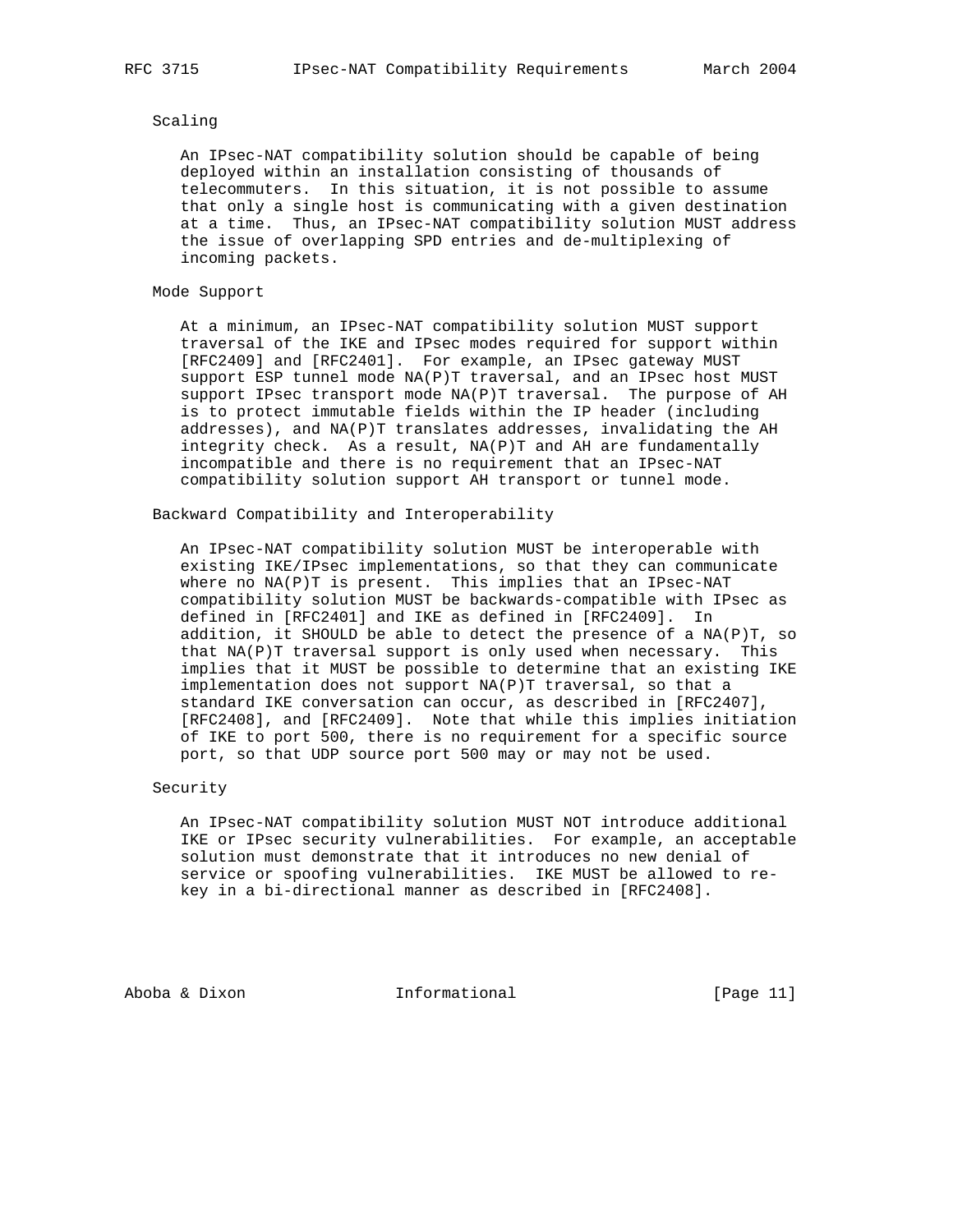# 4. Existing Solutions

4.1. IPsec Tunnel Mode

 In a limited set of circumstances, it is possible for an IPsec tunnel mode implementation, such as that described in [DHCP], to traverse NA(P)T successfully. However, the requirements for successful traversal are sufficiently limited so that a more general solution is needed:

- 1) IPsec ESP. IPsec ESP tunnels do not cover the outer IP header within the message integrity check, and so will not suffer Authentication Data invalidation due to address translation. IPsec tunnels also need not be concerned about checksum invalidation.
- 2) No address validation. Most current IPsec tunnel mode implementations do not perform source address validation so that incompatibilities between IKE identifiers and source addresses will not be detected. This introduces security vulnerabilities as described in Section 5.
- 3) "Any to Any" SPD entries. IPsec tunnel mode clients can negotiate "any to any" SPDs, which are not invalidated by address translation. This effectively precludes use of SPDs for the filtering of allowed tunnel traffic.
- 4) Single client operation. With only a single client behind a NAT, there is no risk of overlapping SPDs. Since the NAT will not need to arbitrate between competing clients, there is also no risk of re-key mis-translation, or improper incoming SPI or cookie de-multiplexing.
- 5) No fragmentation. When certificate authentication is used, IKE fragmentation can be encountered. This can occur when certificate chains are used, or even when exchanging a single certificate if the key size, or the size of other certificate fields (such as the distinguished name and other extensions), is large enough. However, when pre-shared keys are used for authentication, fragmentation is less likely.
- 6) Active sessions. Most VPN sessions typically maintain ongoing traffic flow during their lifetime so that UDP port mappings are less likely be removed due to inactivity.

Aboba & Dixon **Informational Informational** [Page 12]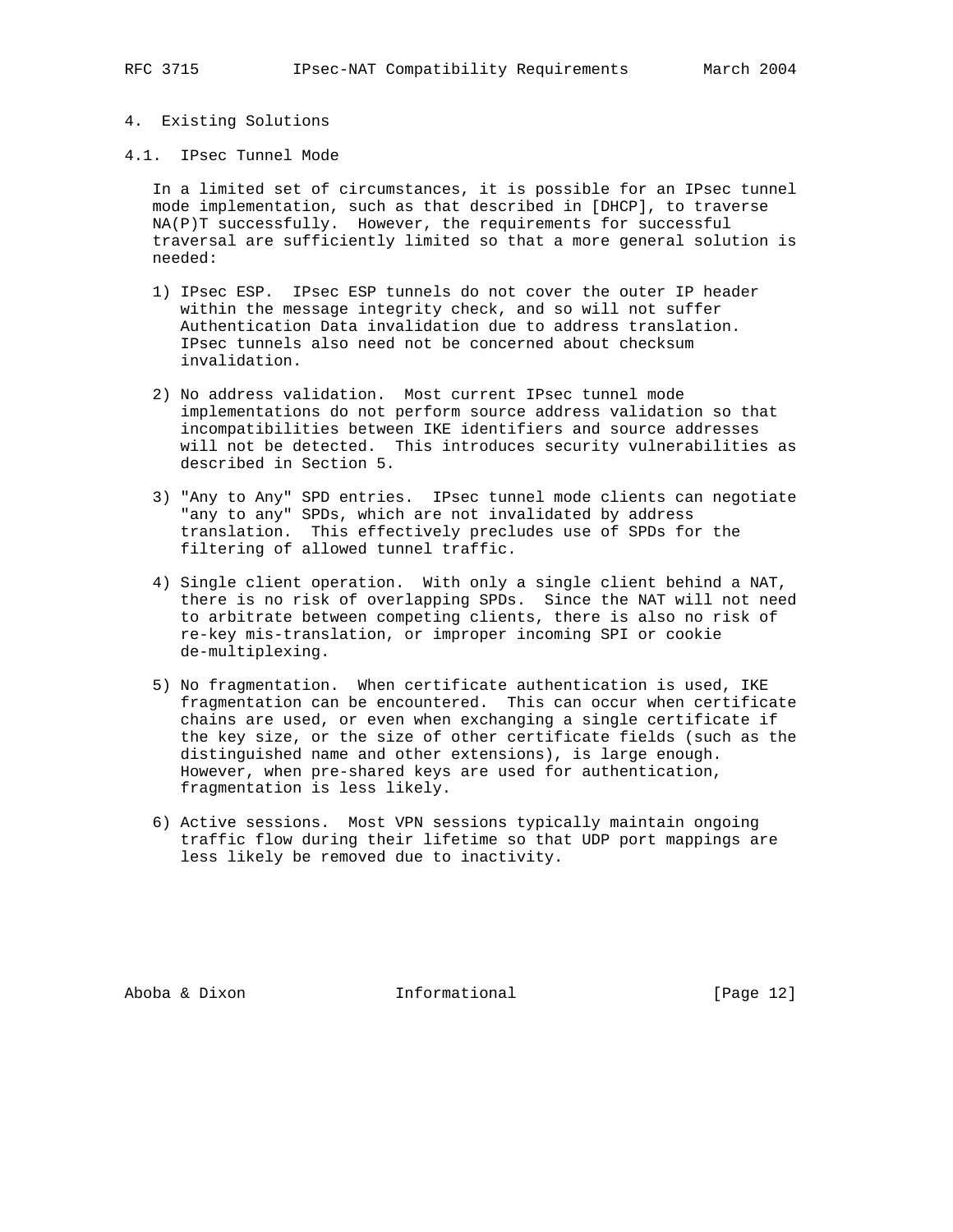## 4.2. RSIP

 RSIP, described in [RSIP] and [RSIPFrame], includes mechanisms for IPsec traversal, as described in [RSIPsec]. By enabling host-NA(P)T communication, RSIP addresses issues of IPsec SPI de-multiplexing, as well as SPD overlap. It is thus suitable for use in enterprises, as well as home networking scenarios. By enabling hosts behind a NAT to share the external IP address of the NA(P)T (the RSIP gateway), this approach is compatible with protocols including embedded IP addresses.

 By tunneling IKE and IPsec packets, RSIP avoids changes to the IKE and IPsec protocols, although major changes are required to host IKE and IPsec implementations to retrofit them for RSIP-compatibility. It is thus compatible with all existing protocols (AH/ESP) and modes (transport and tunnel).

 In order to handle de-multiplexing of IKE re-keys, RSIP requires floating of the IKE source port, as well as re-keying to the floated port. As a result, interoperability with existing IPsec implementations is not assured.

 RSIP does not satisfy the deployment requirements for an IPsec-NAT compatibility solution because an RSIP-enabled host requires a corresponding RSIP-enabled gateway in order to establish an IPsec SA with another host. Since RSIP requires changes only to clients and routers and not to servers, it is less difficult to deploy than IPv6. However, for vendors, implementation of RSIP requires a substantial fraction of the resources required for IPv6 support. Thus, RSIP solves a "transitional" problem on a long-term time scale, which is not useful.

#### 4.3. 6to4

 6to4, as described in [RFC3056] can form the basis for an IPsec-NAT traversal solution. In this approach, the NAT provides IPv6 hosts with an IPv6 prefix derived from the NAT external IPv4 address, and encapsulates IPv6 packets in IPv4 for transmission to other 6to4 hosts or 6to4 relays. This enables an IPv6 host using IPsec to communicate freely to other hosts within the IPv6 or 6to4 clouds.

While 6to4 is an elegant and robust solution where a single NA(P)T separates a client and VPN gateway, it is not universally applicable. Since 6to4 requires the assignment of a routable IPv4 address to the NA(P)T in order to allow formation of an IPv6 prefix, it is not usable where multiple NA(P)Ts exist between the client and VPN

Aboba & Dixon **Informational** [Page 13]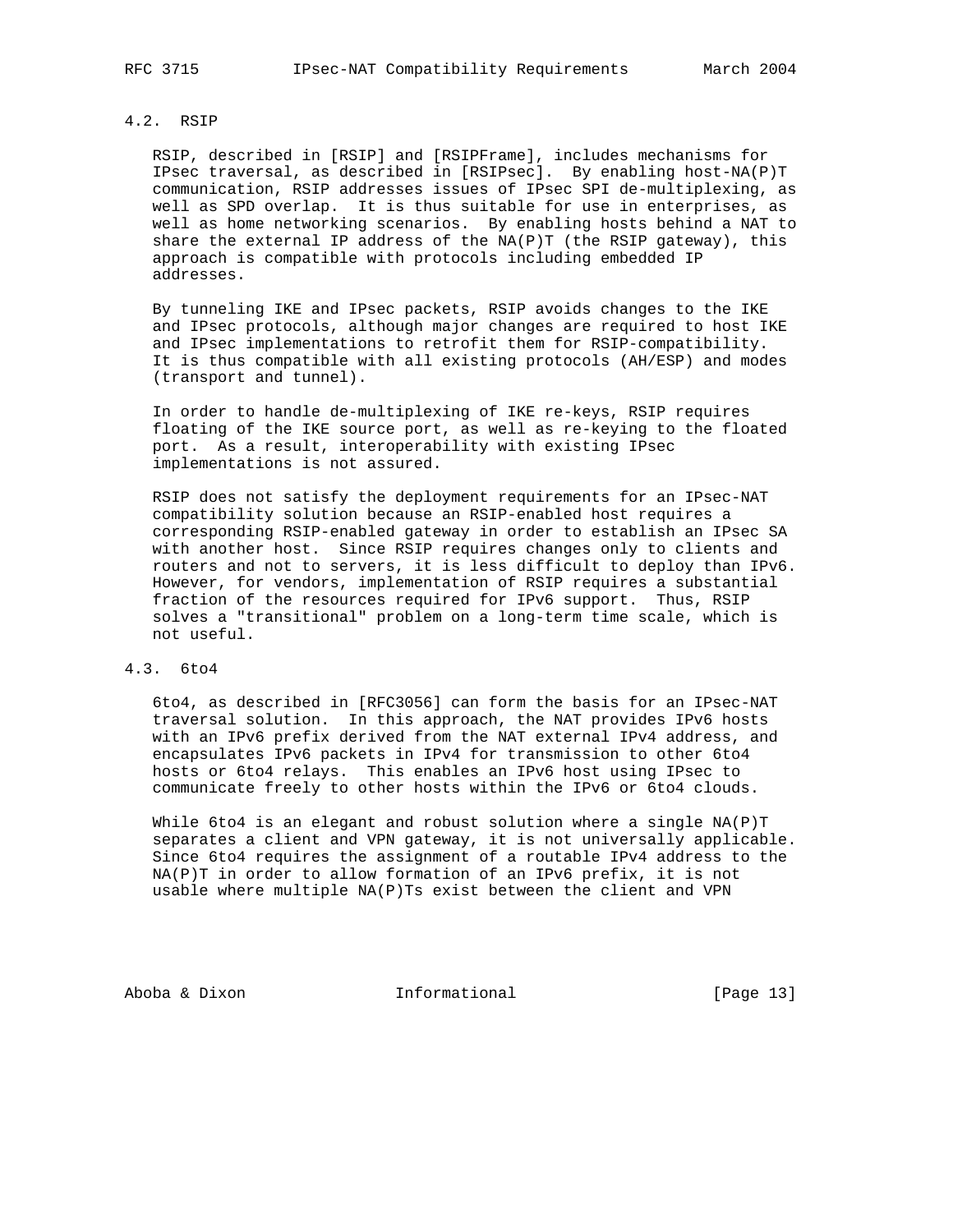gateway. For example, an NA(P)T with a private address on its external interface cannot be used by clients behind it to obtain an IPv6 prefix via 6to4.

 While 6to4 requires little additional support from hosts that already support IPv6, it does require changes to NATs, which need to be upgraded to support 6to4. As a result, 6to4 may not be suitable for deployment in the short term.

## 5. Security Considerations

 By definition, IPsec-NAT compatibility requires that hosts and routers implementing IPsec be capable of securely processing packets whose IP headers are not cryptographically protected. A number of issues arise from this that are worth discussing.

 Since IPsec AH cannot pass through a NAT, one of the side effects of providing an IPsec-NAT compatibility solution may be for IPsec ESP with null encryption to be used in place of AH where a NAT exists between the source and destination. However, it should be noted that ESP with null encryption does not provide the same security properties as AH. For example, there are security risks relating to IPv6 source routing that are precluded by AH, but not by ESP with null encryption.

 In addition, since ESP with any transform does not protect against source address spoofing, some sort of source IP address sanity checking needs to be performed. The importance of the anti-spoofing check is not widely understood. There is normally an anti-spoofing check on the Source IP Address as part of IPsec\_{esp,ah}\_input(). This ensures that the packet originates from the same address as that claimed within the original IKE Phase 1 and Phase 2 security associations. When a receiving host is behind a NAT, this check might not strictly be meaningful for unicast sessions, whereas in the Global Internet this check is important for tunnel-mode unicast sessions to prevent a spoofing attack described in [AuthSource], which can occur when access controls on the receiver depend upon the source IP address of verified ESP packets after decapsulation. IPsec-NAT compatibility schemes should provide anti-spoofing protection if it uses source addresses for access controls.

 Let us consider two hosts, A and C, both behind (different) NATs, who negotiate IPsec tunnel mode SAs to router B. Hosts A and C may have different privileges; for example, host A might belong to an employee trusted to access much of the corporate Intranet, while C might be a contractor only authorized to access a specific web site.

Aboba & Dixon Informational [Page 14]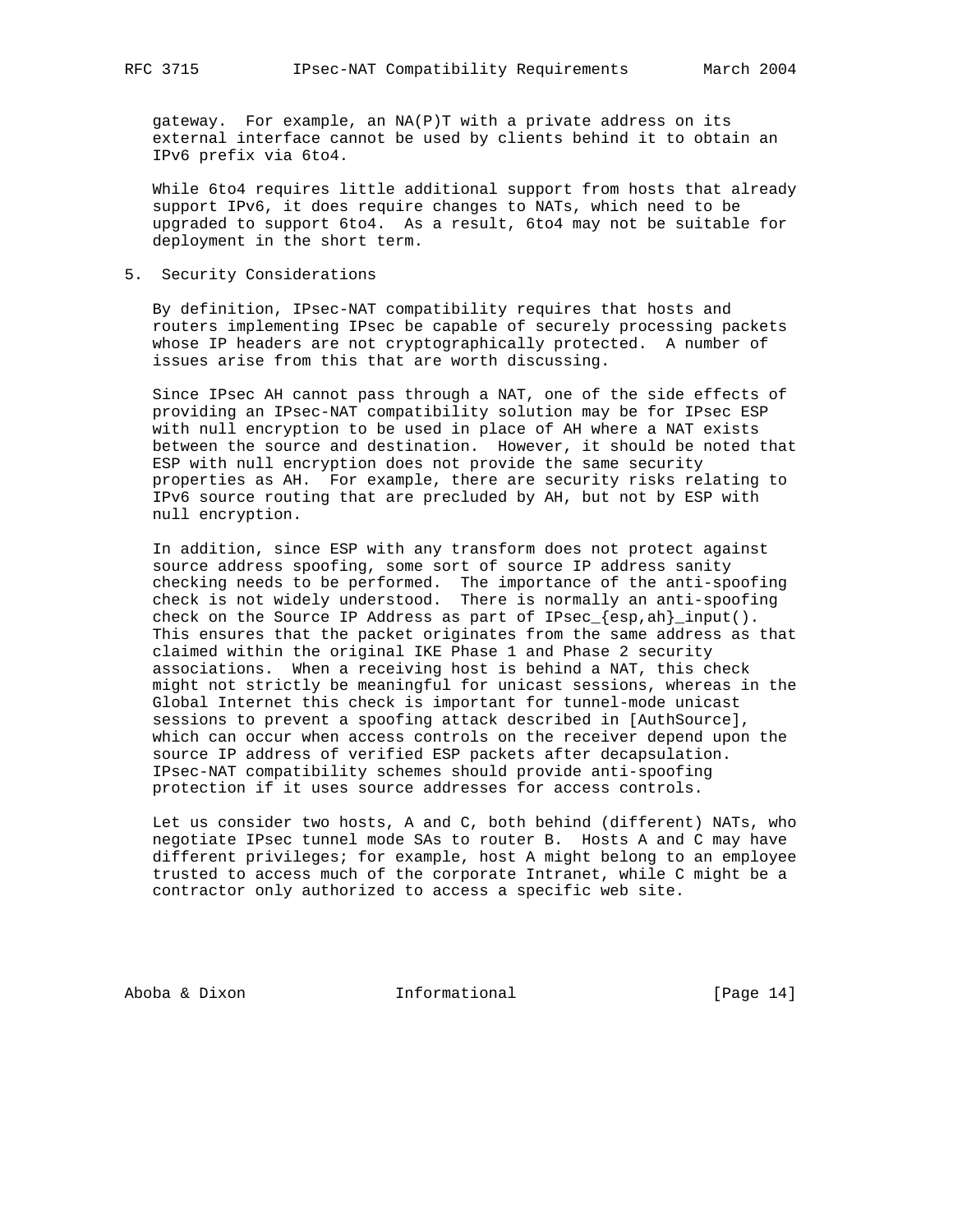If host C sends a tunnel mode packet spoofing A's IP address as the source, it is important that this packet not be accorded the privileges corresponding to A. If authentication and integrity checking is performed, but no anti-spoofing check (verifying that the originating IP address corresponds to the SPI) then host C may be allowed to reach parts of the network that are off limits. As a result, an IPsec-NAT compatibility scheme MUST provide some degree of anti-spoofing protection.

- 6. References
- 6.1. Normative References
	- [RFC791] Postel, J., "Internet Protocol", STD 5, RFC 791, September 1981.
	- [RFC793] Postel, J., "Transmission Control Protocol", STD 7, RFC 793, September 1981.
	- [RFC2119] Bradner, S., "Key words for use in RFCs to Indicate Requirement Levels", BCP 14, RFC 2119, March 1997.
	- [RFC2401] Atkinson, R. and S. Kent, "Security Architecture for the Internet Protocol", RFC 2401, November 1998.
	- [RFC2402] Kent, S. and R. Atkinson, "IP Authentication Header", RFC 2402, November 1998.
	- [RFC2406] Kent,S. and R. Atkinson, "IP Encapsulating Security Payload (ESP)", RFC 2406, November 1998.
	- [RFC2407] Piper, D., "The Internet IP Security Domain of Interpretation for ISAKMP", RFC 2407, November 1998.
	- [RFC2409] Harkins, D. and D. Carrel, "The Internet Key Exchange (IKE)", RFC 2409, November 1998.
	- [RFC2663] Srisuresh, P. and M. Holdredge, "IP Network Address Translator (NAT) Terminology and Considerations", RFC 2663, August 1999.
	- [RFC3022] Srisuresh, P. and K. Egevang, "Traditional IP Network Address Translator (Traditional NAT)", RFC 3022, January 2001.

Aboba & Dixon **Informational Informational** [Page 15]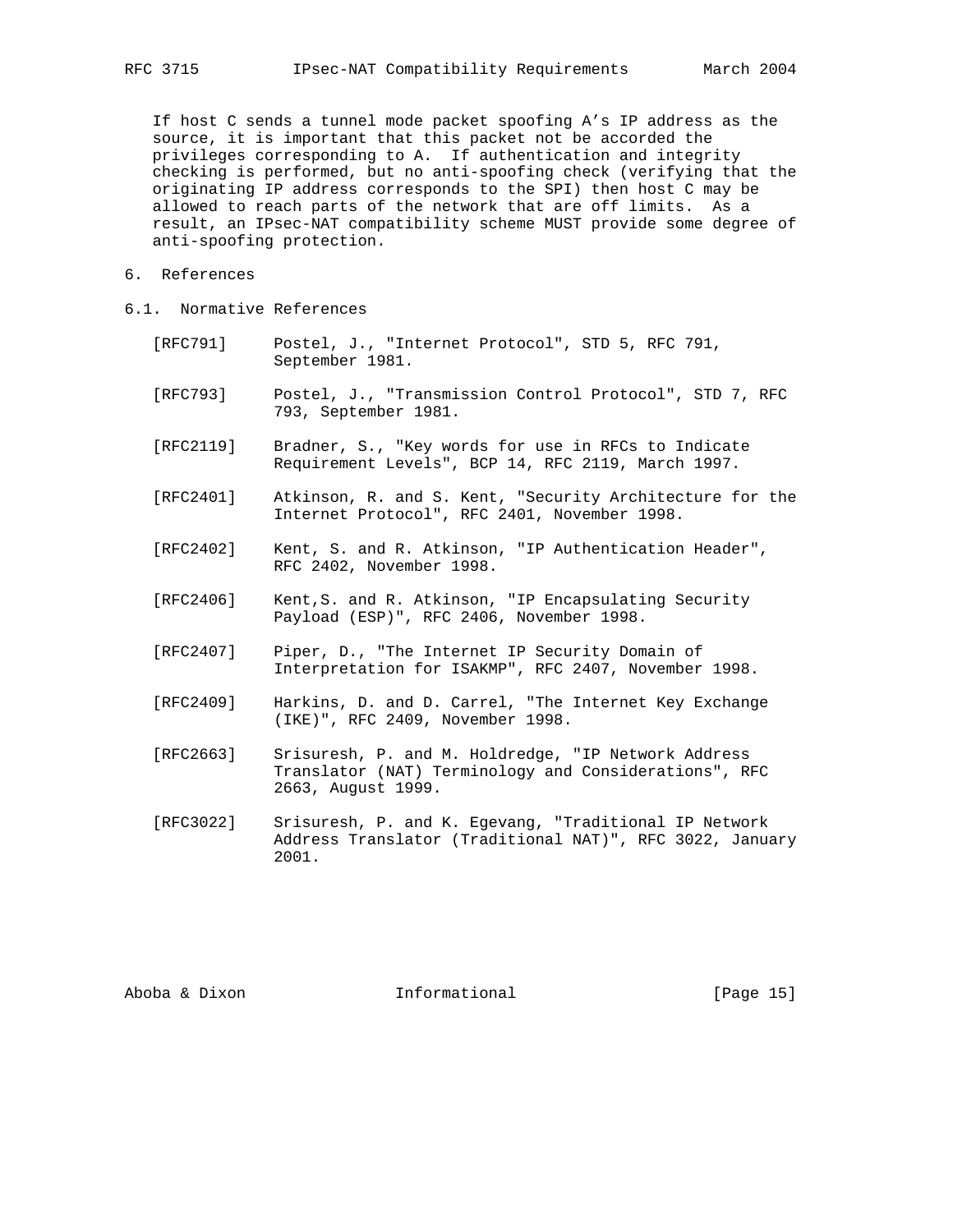# 6.2. Informative References

- [RFC2408] Maughan, D., Schertler, M., Schneider, M. and J. Turner, "Internet Security Association and Key Management Protocol (ISAKMP)", RFC 2408, November 1998.
- [RFC2960] Stewart, R., Xie, Q., Morneault, K., Sharp, C., Schwarzbauer, H., Taylor, T., Rytina, I., Kalla, M., Zhang, M. and V. Paxson, "Stream Control Transmission Protocol", RFC 2960, October 2000.
	- [RFC3056] Carpenter, B. and K. Moore, "Connection of IPv6 Domains via IPv4 Clouds", RFC 3056, February 2001.
	- [RFC3193] Patel, B., Aboba, B., Dixon, W., Zorn, G. and S. Booth, "Securing L2TP using IPsec", RFC 3193, November 2001.
	- [RFC3309] Stone, J., Stewart, R. and D. Otis, "Stream Control Transmission Protocol (SCTP) Checksum Change", RFC 3309, September 2002.
	- [RSIPFrame] Borella, M., Lo, J., Grabelsky, D. and G. Montenegro, "Realm Specific IP: Framework", RFC 3102, October 2001.
	- [RSIP] Borella, M., Grabelsky, D., Lo, J. and K. Taniguchi, "Realm Specific IP: Protocol Specification", RFC 3103, October 2001.
	- [RSIPsec] Montenegro, G. and M. Borella, "RSIP Support for End to-End IPsec", RFC 3104, October 2001.
	- [DHCP] Patel, B., Aboba, B., Kelly, S. and V. Gupta, "Dynamic Host Configuration Protocol (DHCPv4) Configuration of IPsec Tunnel Mode", RFC 3456, January 2003.
	- [AuthSource] Kent, S., "Authenticated Source Addresses", IPsec WG Archive (ftp://ftp.ans.net/pub/archive/IPsec), Message- Id: <v02130517ad121773c8ed@[128.89.0.110]>, January 5, 1996.
	- [AddIP] Stewart, R., et al., "Stream Control Transmission Protocol (SCTP) Dynamic Address Reconfiguration", Work in Progress.

Aboba & Dixon **Informational Informational** [Page 16]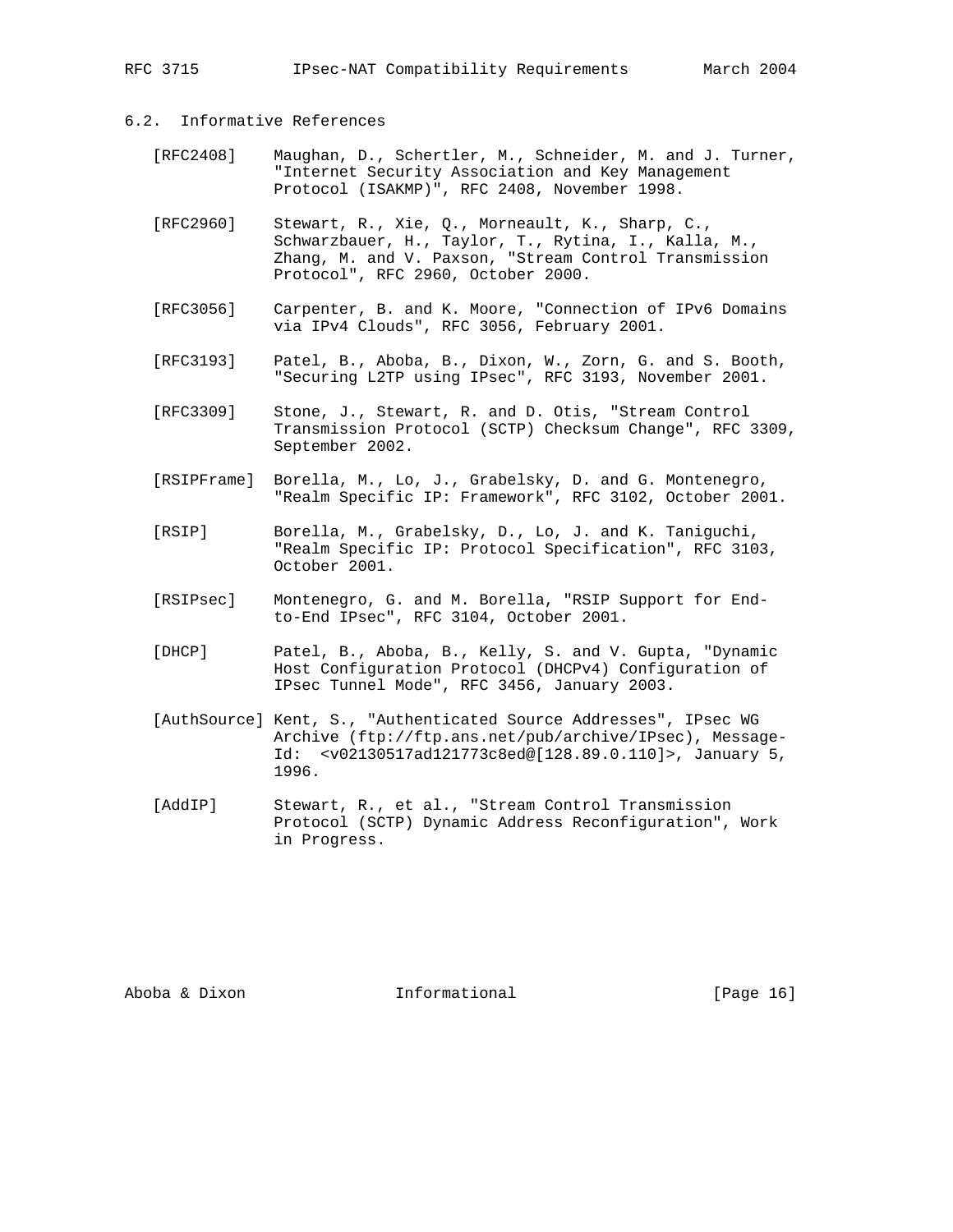# 7. Acknowledgments

 Thanks to Steve Bellovin of AT&T Research, Michael Tuexen of Siemens, Peter Ford of Microsoft, Ran Atkinson of Extreme Networks, and Daniel Senie for useful discussions of this problem space.

8. Authors' Addresses

 Bernard Aboba Microsoft Corporation One Microsoft Way Redmond, WA 98052

 Phone: +1 425 706 6605 Fax: +1 425 936 7329 EMail: bernarda@microsoft.com

 William Dixon V6 Security, Inc. 601 Union Square, Suite #4200-300 Seattle, WA 98101

EMail: ietf-wd@v6security.com

Aboba & Dixon Informational [Page 17]